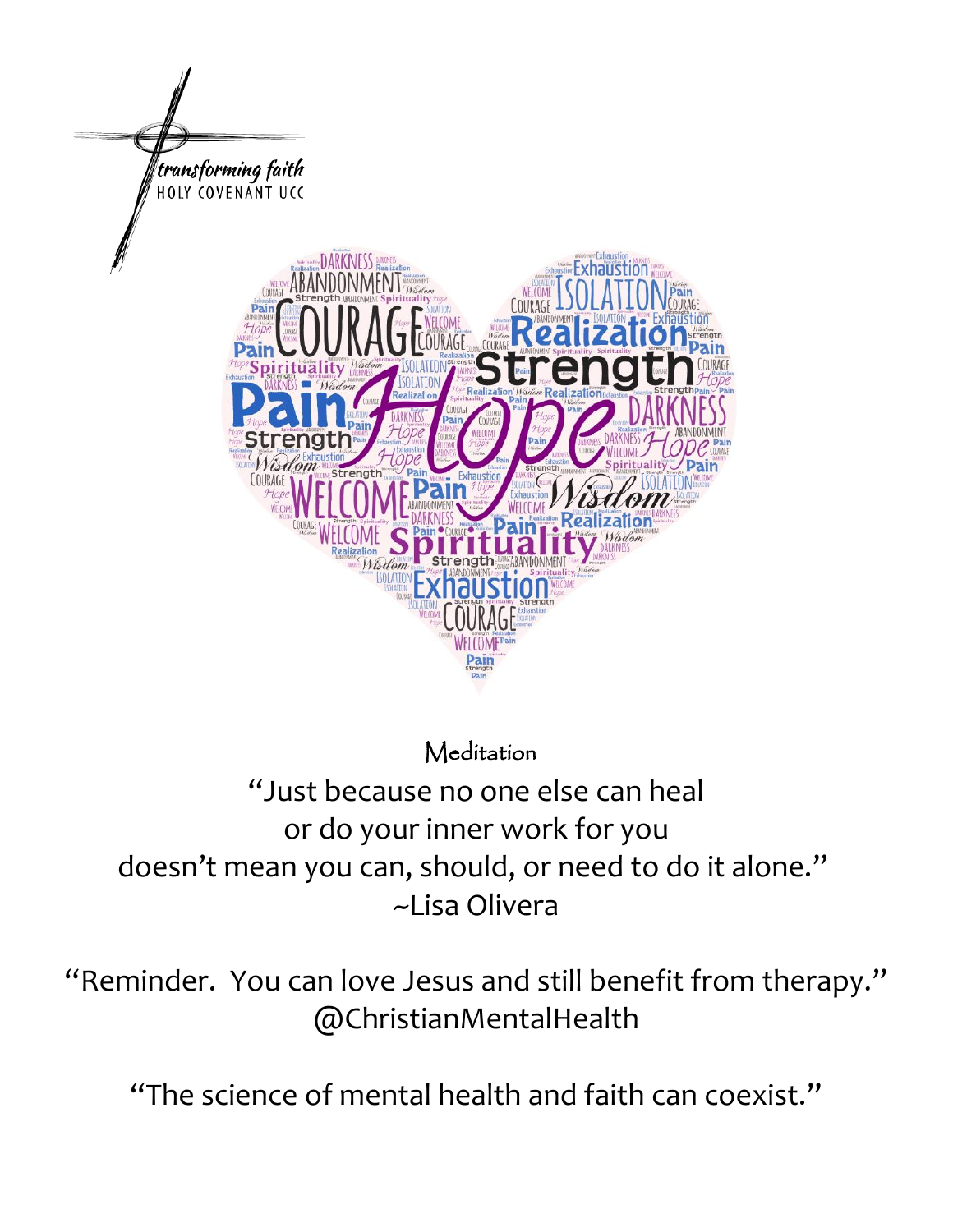*Holy Covenant UCC strives to be a welcoming and supportive place for all. We support the UCC's Mental Health Network's W.I.S.E. commitment: Welcoming, Inclusive, Supportive and Engaged in the mental health of the church community and world around us. Contents of this service vary in topic and may be triggering to some. It is our goal to listen and*  learn together, to be opened to conversations, and to be supportive of *those in need.*

|                   | <b>HOLY COVENANT UNITED CHURCH OF CHRIST</b><br><b>MENTAL HEALTH &amp; WELLNESS SUNDAY</b>                                                                                                              |                           |
|-------------------|---------------------------------------------------------------------------------------------------------------------------------------------------------------------------------------------------------|---------------------------|
|                   | May 15, 2022 10:55 am                                                                                                                                                                                   |                           |
| Prelude           | "Sweet Hour of Prayer Medley"                                                                                                                                                                           | arr. L. Bergquist         |
|                   | Chiming of the Hour                                                                                                                                                                                     |                           |
|                   | <b>Welcome and Announcements</b><br>One: Alleluia! Christ is Risen!<br>Many: He is risen, indeed! Alleluia!                                                                                             | Cheri Dennis              |
| <b>Introit</b>    | "There's a Spirit of Love in This Place"<br>There's a spirit of love in this place. $(2x)$<br>You can't see it, but it's there, just as precious as the air.<br>There's a spirit of love in this place. | arr. M. A. Miller         |
|                   | There's the presence of peace in this room. $(2x)$<br>In God's tenderness is found peace that passes human bounds.<br>There's the presence of peace in this room.                                       |                           |
| * Call to Worship |                                                                                                                                                                                                         | <b>Terry Raley-Dennis</b> |
| One:              | Come, let us worship God who is creating a new heaven and a new<br>earth. Today is a new day, a fresh start, and a day of new beginnings.                                                               |                           |
| Many:             | Come, let us worship God who creates peace out of chaos, calm<br>out of anxiety, and hope out of despair. Even when we are<br>depressed, we trust God is with us.                                       |                           |
|                   | * Please take a comfortable posture that supports your                                                                                                                                                  |                           |

*worshiping, reading, and singing.*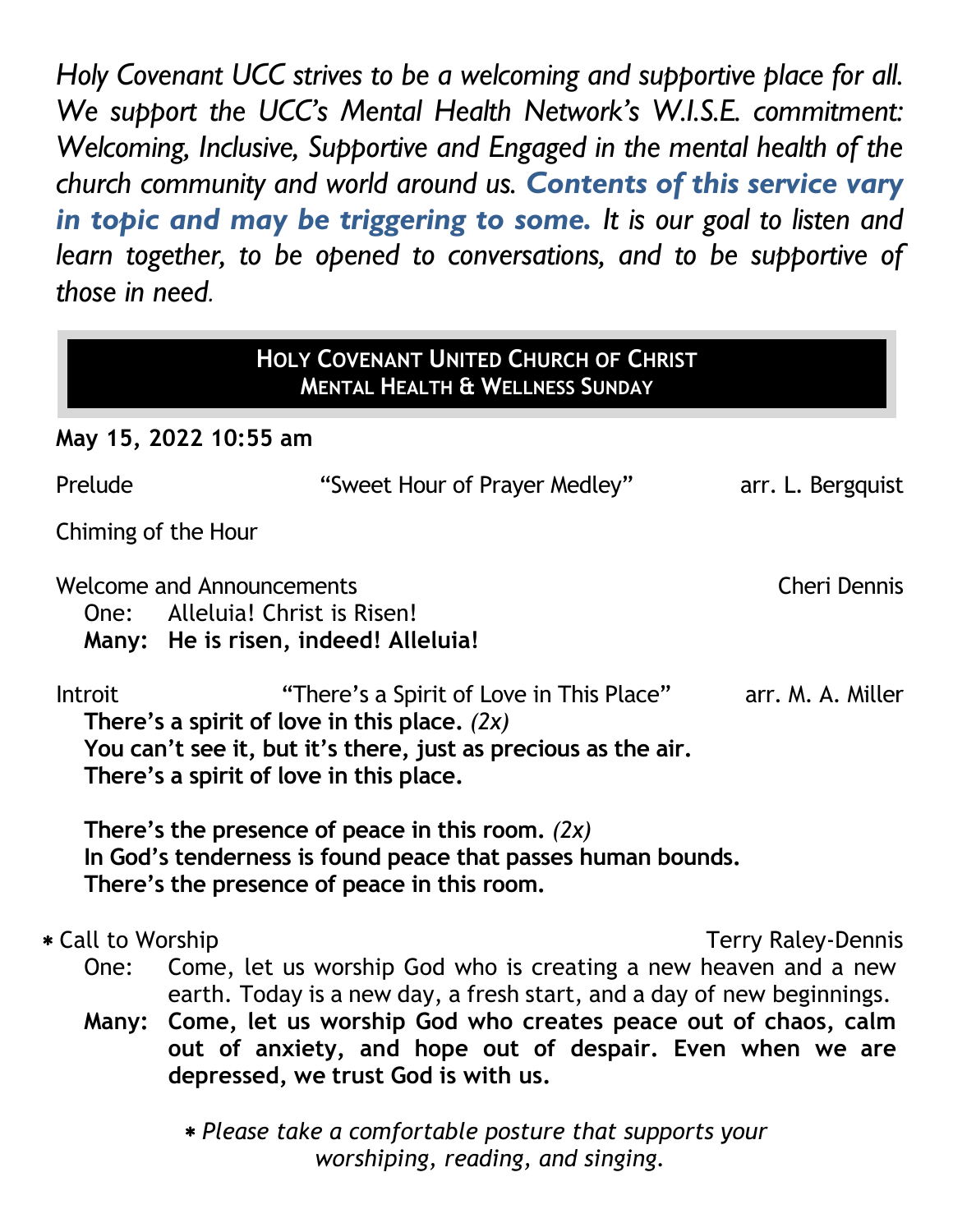- One: Come, let us praise God who chooses to be among us, one of us, a Disabled and Neurodiverse God dwelling among us living with mental health challenges, substance use disorders, brain disorders, and neurodiversity.
- **Many: Come, let us praise God who says to each one of us, "no matter who we are or what medications we take or our diagnoses or where we are on life's journey: I will be your God."**
- One: Come, let us give thanks to God who promises to wipe away every tear from our eyes.
- **Many: Come, let us give thanks to God who loves us so much that death, mourning, crying, and pain cannot stop God from loving us. This is our greatest hope: we are held in God's love.**
- All: Come, let us rejoice, for God, the Alpha and Omega, is making all things new!

Invocation **Invocation Terry Raley-Dennis** 

- One: O God, come into our place of worship this day and enliven us.
- **Many: Come into each heart, each story, each prayer, each song, each life here today so that we may live and love with purpose, courage, and beauty.**
- One: O God, who has created each of us in your image and made us one body, each as holy vessels of your presence to one another, create in and among us a holy place.
- **Many: Give us hearts and minds, we pray, to be open to human vulnerability, to listen to each other with patient and thoughtful attention and support. To perceive the grace of the differences in our embodied experience, to resist what excludes and diminishes, and to dismantle what acts as barriers to flourishing together in love and justice.**
- One: O God, help us to trust your Spirit's work to make us whole, together in relationships of mutuality and partnership, in sacred rhythms of giving and receiving.
- **Many: Gather us together to be your people in the world.**
- **All: In Jesus' name we pray. Amen.**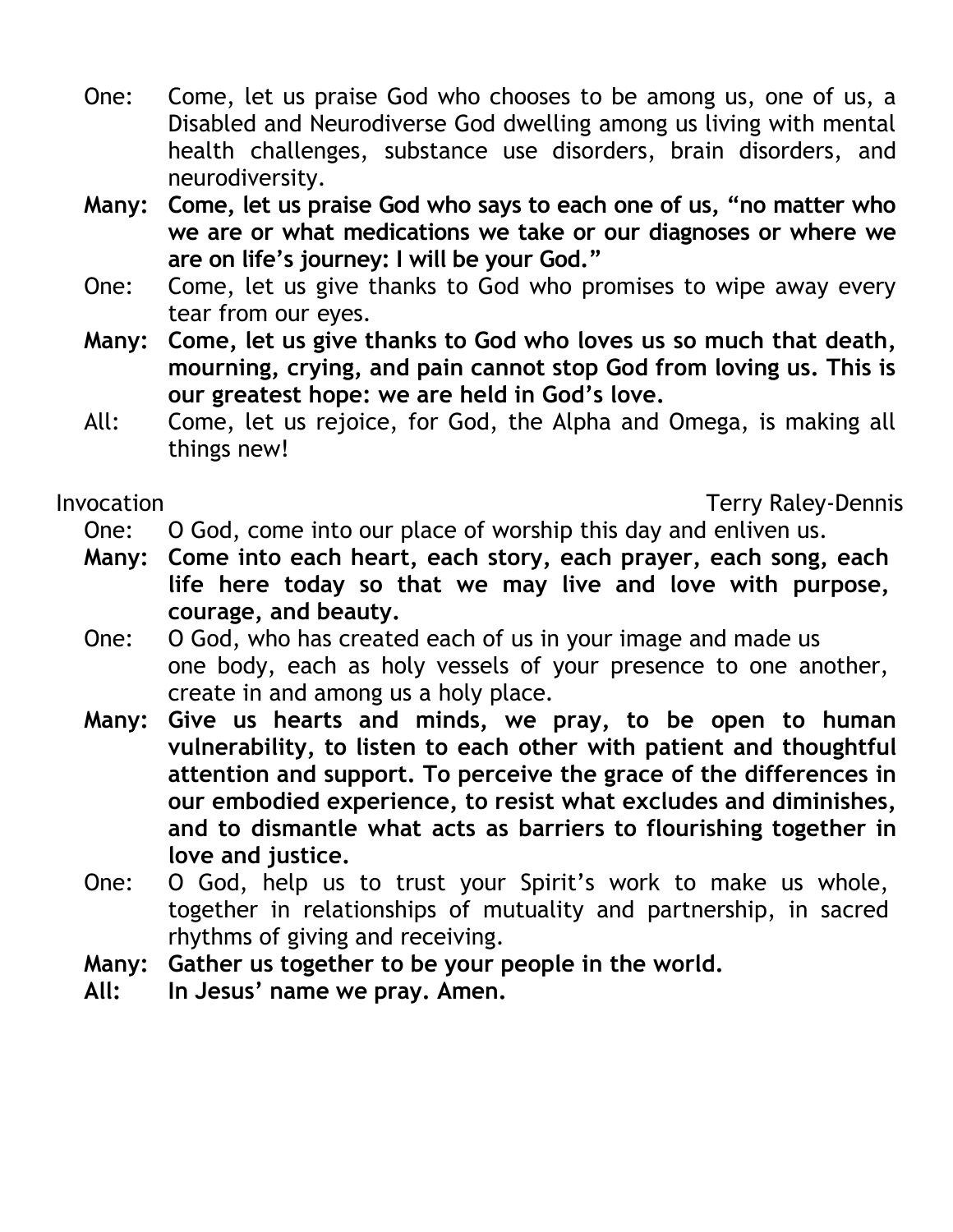### Hymn "Christ Is Alive!" TRURO

**Christ is alive! Let Christians sing. The cross stands empty to the sky. Let streets and homes with praises ring. Love, drowned in death, shall never die.**

**Christ is alive! No longer bound to distant years in Palestine, but saving, healing, here and now, and touching every place and time.**

**In every insult, rift, and war where color, scorn, or wealth divide, Christ suffers still, yet loves the more, and lives, where even hope has died.**

**Women and men, in age and youth, can feel the Spirit, hear the call, and find the way, the life, the truth, revealed in Jesus, freed for all.**

**Christ is alive, and comes to bring good news to this and every age, till earth and sky and ocean ring with joy, with justice, love, and praise.**

## Prayer of Confession *(unison)*

**God of promise and possibility, we come before you broken and breathless, thinking we are trudging through a valley of lifeless bones. We look for life amidst the bones and dust and fail to notice your breath flowing in and around us. We think we need to be perfect before we can enter the new life you have for us. We become fearful when illness in body, mind, or spirit enters our lives or the lives of those around us. We worry that sickness of body, that mental illness, is a judgment from you. We would rather walk in a valley of bones than believe that your Love, your Spirit, claims us all—in our brokenness and our wholeness. Open us to the power of your Spirit, a power that makes us all whole: bone, sinew, and flesh filled with your breath. Let us remember that you do not leave us alone in a valley filled with dusty, dry bones; You call us into new life, again and again.**

### Assurance of Pardon **Cheri Dennis**

- One: Hear the Good News: No valley is too despairing, broken, or dusty for God to enter in. No fear, no chaos, no hopelessness is beyond the reach of the One whose breath gives us life.
- **Many: Through Christ, God sees only our wholeness. Through Christ, forgiveness, love, and new life are always possible.**
- One: Come, Holy Spirit, come. Make all things new.
- **Many: We are reclaimed and remade by the Spirit of Life. In our brokenness and in our wholeness, we are God's beloved.**
- **All: Thanks be to God. Amen.**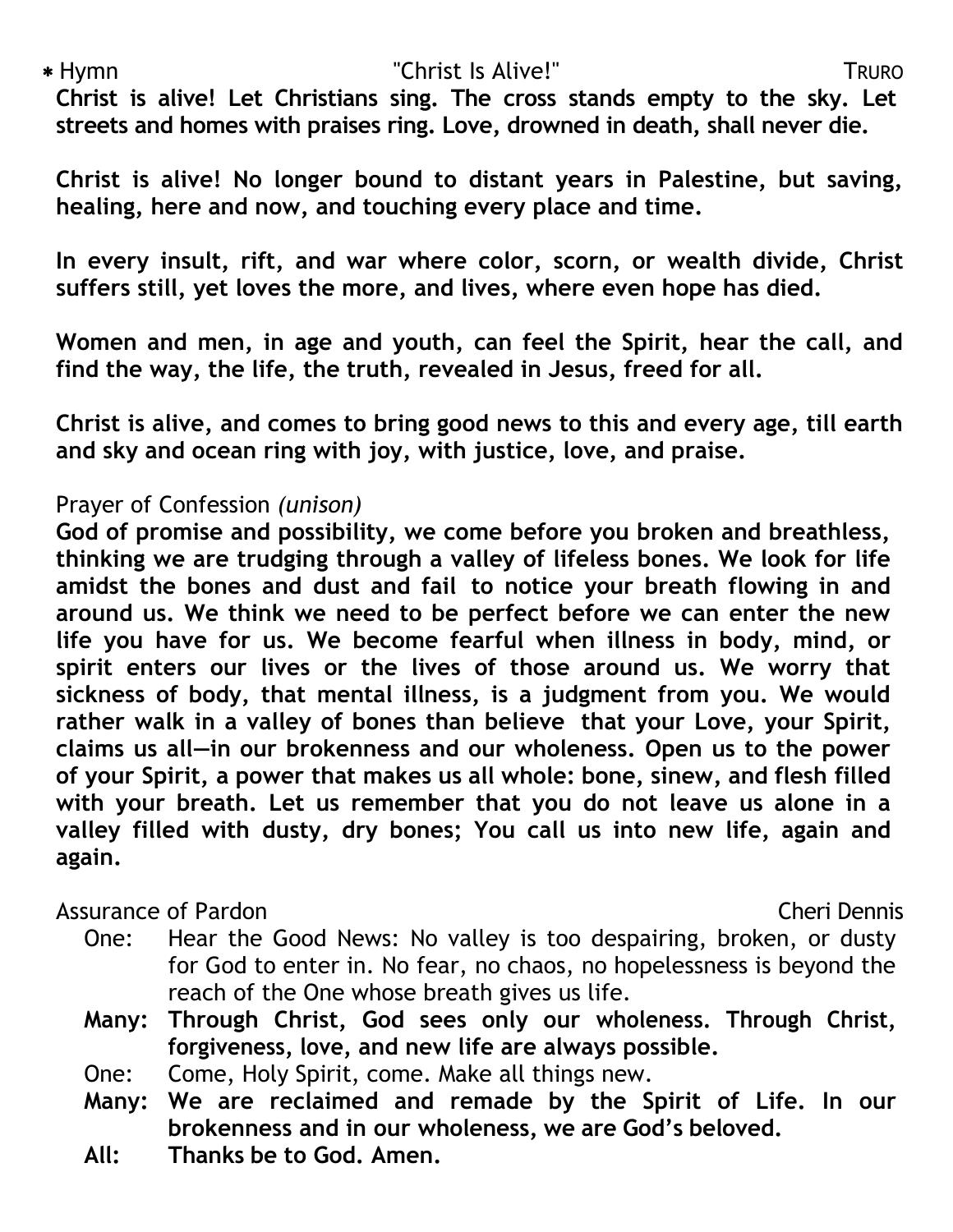Children's Message Children's Message Children's Message Cheri Dennis

Hymn 555 **The Heath Clubstan** "Here, Savior, in this Quiet Place" CHATHAM **Here, Savior, in this quiet place, where anyone may kneel, I also come to ask for grace, believing you can heal.**

**If pain of body, stress of mind, destroys my inward peace, In prayer for others may I find the secret of release.**

**If self upon its sickness feeds and turns my life to gall, Let me not brood upon my needs, but simply tell you all.**

**You never said "You ask too much," to any troubled soul. I long to feel your healing touch— will you not make me whole?**

**But if the thing I most desire is not your way for me, May faith, when tested in the fire, prove its integrity.**

**Of all my prayers, may this be chief: till faith is fully grown, Christ, disbelieve my unbelief, and claim me as your own.**

**Prayers of the People Service Service Service Service Service Service Service Service Service Service Service Service Service Service Service Service Service Service Service Service Service Service Service Service Service** 

The Lord's Prayer *(unison)*

**Our Creator, who art in heaven, hallowed be your name. Your Kindom come, your will be done on earth as it is in heaven. Give us this day our daily bread, and forgive us our sins as we forgive those who sin against us. Lead us not into temptation but deliver us from evil. For yours is the Kindom, the power, and the glory forever. Amen.**

Hymn 490 **The Contract Contract Contract Contract Contract Contract Contract Contract Contract Contract Contract Contract Contract Contract Contract Contract Contract Contract Contract Contract Contract Contract Contract C I want Jesus to go with me;** *(2)* **All along my pilgrim journey, O I want Jesus to go with me.**

**In my trials, O comfort me;** *(2)* **When my heart is almost breaking, O I want Jesus to comfort me.**

**When I'm in trouble, O stay with me;** *(2)* **When my head is bowed in sorrow, O I want Jesus to stay with me.**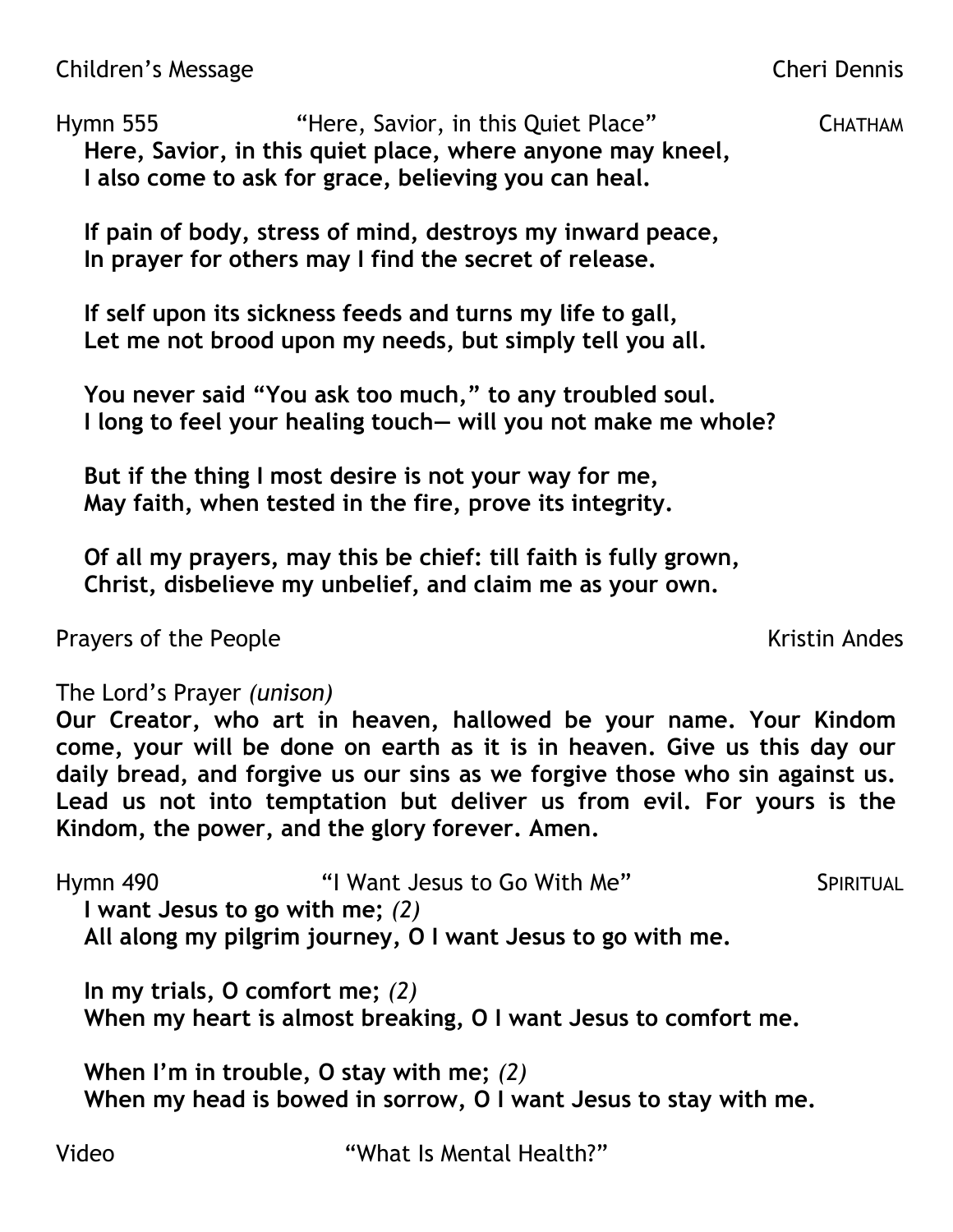Hebrew Scripture **Psalm 88** Ed Vickery

O Lord, God of my salvation, when, at night, I cry out in your presence, let my prayer come before you; incline your ear to my cry. For my soul is full of troubles, and my life draws near to Sheol. I am counted among those who go down to the Pit; I am like those who have no help, like those forsaken among the dead, like the slain that lie in the grave, like those whom you remember no more, for they are cut off from your hand. You have put me in the depths of the Pit, in the regions dark and deep. Your wrath lies heavy upon me, and you overwhelm me with all your waves. *Selah* You have caused my companions to shun me; you have made me a thing of horror to them. I am shut in so that I cannot escape; my eye grows dim through sorrow. Every day I call on you, O Lord; I spread out my hands to you. Do you work wonders for the dead? Do the shades rise up to praise you? *Selah* Is your steadfast love declared in the grave, or your faithfulness in Abaddon? Are your wonders known in the darkness, or your saving help in the land of forgetfulness? But I, O Lord, cry out to you; in the morning my prayer comes before you. O Lord, why do you cast me off? Why do you hide your face from me? Wretched and close to death from my youth up, I suffer your terrors; I am desperate. Your wrath has swept over me; your dread assaults destroy me. They surround me like a flood all day long; from all sides they close in on me. You have caused friend and neighbour to shun me;

my companions are in darkness.

One: May we hear what the Spirit is saying to the Church;

**Many: Open our ears, our hearts, our minds.**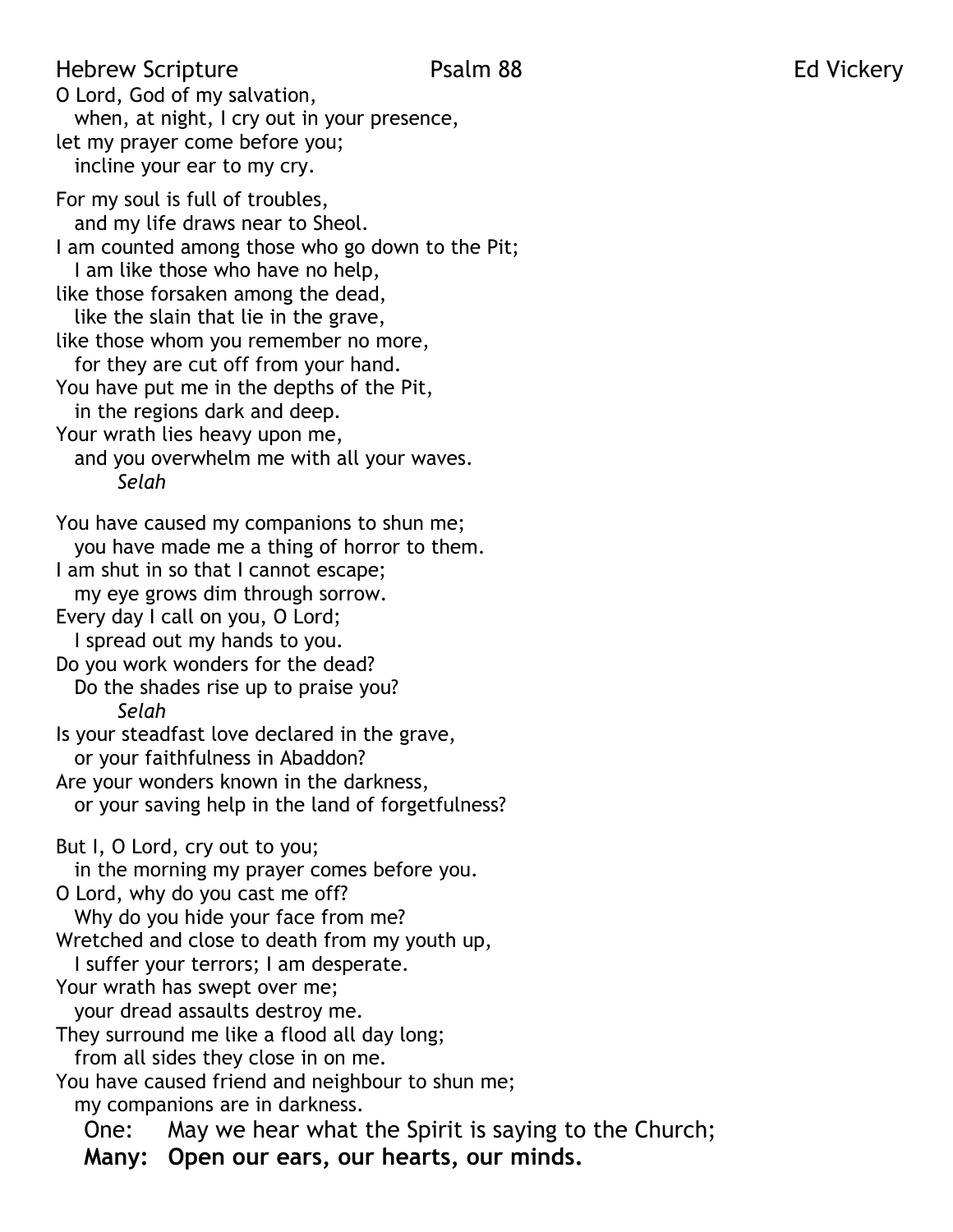Gospel Lesson John 13:33-35 Cheri Dennis

Little children, I am with you only a little longer. You will look for me; and as I said to the Jews so now I say to you, "Where I am going, you cannot come." I give you a new commandment, that you love one another. Just as I have loved you, you also should love one another. By this everyone will know that you are my disciples, if you have love for one another.'

- One: For the word of God in scripture, for the word of God among us, for the word of God within us.
- **Many: Alleluia, Thanks be to God.**

| <b>Special Music</b> | "I Need You to Survive"     | D. Frazier |
|----------------------|-----------------------------|------------|
|                      | Kathi Smith, Lisa Cloninger |            |

**I need you; you need me. We're all a part of God's body. Stand with me; agree with me. We're all a part of God's body. It is God's will that every need be supplied. You are important to me. I need you to survive. You are important to me. I need you to survive.** *(Repeat)*

**I pray for you; you pray for me. I love you. I need you to survive. I won't harm you with words from my mouth. I love you. I need you to survive.** *(Repeat 2x)*

**It is God's will that every need be supplied. You are important to me. I need you to survive.** *(Repeat)*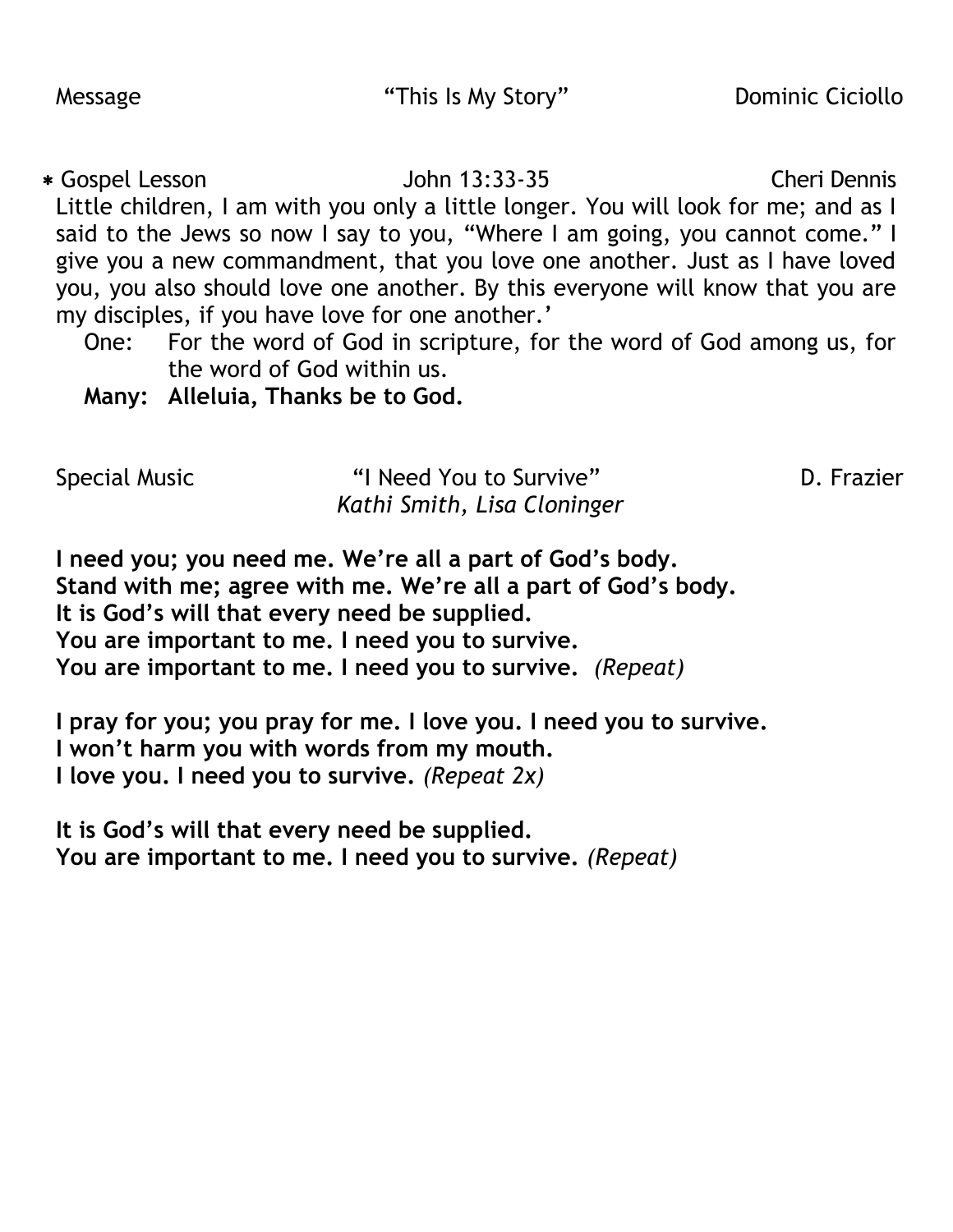Litany of Naming

- One: On this Mental Health Sunday, we join in this Litany of Naming.
- **Many: As a congregation we are glad to lift up our voices and our spirits to break the silence that often happens when we are confronted with mental illness.**
- One: As a faith community, we name the gifts and the often-unnamed experiences which come to those who live with a mental illness such as major depression, bipolar disorder, anxiety disorder, schizophrenia, substance use, addiction, historic and generational trauma, racial trauma, grief and eating disorder. We name:
- **Many: The Hope which upholds our spirit through honest sharing;**
- One: The Pain when people turn away because of fear;
- **Many: The Courage to speak in a safe place the way that Jesus spoke truth with love;**
- One: The Strength from being with others who listen compassionately;
- One: The Isolation that comes when no one knows what to say;
- **Many: The Realization that mental illnesses and brain disorders can be managed;**
- One: The Exhaustion that comes with living with a mental illness as well as for those who are caregivers;
- **Many: The Welcome of mental health as part of our church's ministry and outreach;**
- One: The Wisdom that comes when we become educated about mental health;
- One: The Spirituality that comes when we walk alongside those who show both resilience and vulnerability in their lives affected by mental illness;
- **Many: We receive these gifts that we have named, those which are welcomed and those that are challenges.**
- One: Let us now together dedicate these gifts and our financial offerings:

Dedication of Gifts & Offerings (*unison*)

**We dedicate these named gifts and the financial gifts Holy Covenant has received to the struggle for justice and peace in our communities and the world. We dedicate ourselves to the maintenance of healthy boundaries, and to our own self-care, but also as instruments of blessing for others in need, particularly those who are affected by the challenges of mental health. Help us to remember always our call and promise, knowing we are not alone and that You will show us a way to be and live. In the name of Jesus, we pray, Amen.**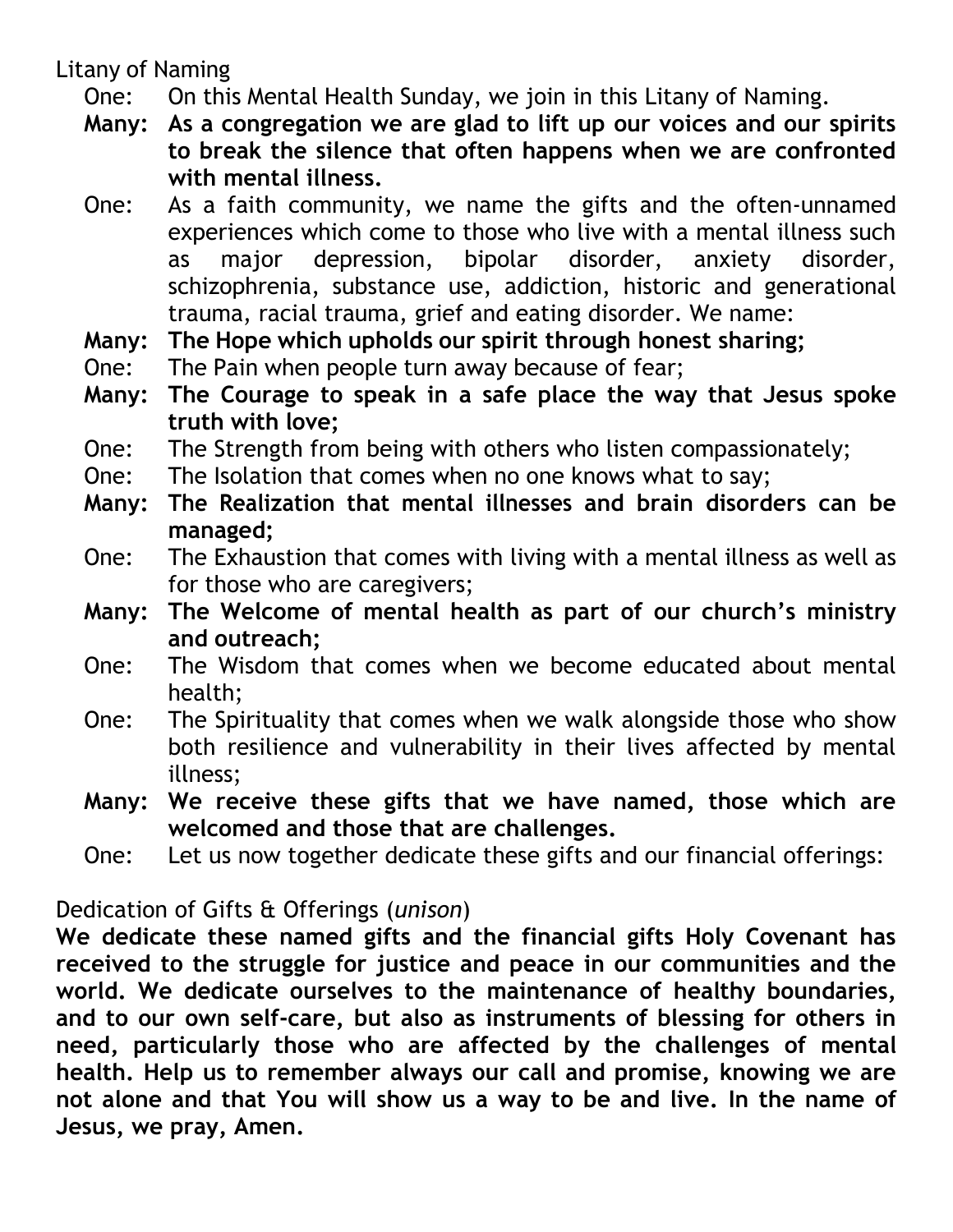**Praise God, from whom all blessings flow. Praise God, all creatures high and low. Alleluia, alleluia! Praise God, in Jesus fully known: Creator, Word, and Spirit one. Alleluia, alleluia! Alleluia, alleluia, alleluia!**

Hymn "Lead Me, Guide Me" LEAD ME, GUIDE ME

*Refrain:*

**Lead me, guide me, along the way, for if you lead me, I cannot stray. Lord, let me walk each day with you. Lead me, O Lord, lead me.**

**I am weak and I need your strength and power to help me over my weakest hour. Help me through the darkness your face to see. Lead me, O Lord, lead me.** *(R)*

Benediction Cheri Dennis

\* Benediction Response "The Summons" MELVINGROVE **Lord, your summons echoes true when you but call my name! Let me turn and follow you and never be the same. In your company I'll go where your love and footsteps show. Thus, I'll move and live and grow in you and you in me.**

Postlude "God Will Take Care of You" MARTIN *Songs in this service are used by Permission. CCLI License #11439355; CSPL164710*

*The liturgy in this service is adapted from liturgies written for Mental Health Sunday by Rev. Dr. Sarah Lund, Dr. Tom Reynolds, Rev. Dr. Rachael Keefe, Rev. Alan Johnson*

**WE COULDN'T PROVIDE OUR WARM WELCOME WITHOUT THE HELP OF:** Lisa Cloninger, Brian Hankins, Henry Hankins, Dawn Robinson, Barbara Schneller, Shakti Subramanian

**OUR MINISTRY TEAM Rev. Cheri Dennis, Interim Pastor Jon Weddell, M.Div, MSW, Minister of Music Dawn Simmons, BSBF, Executive Assistant** *Mailing address: PO Box 481285, Charlotte NC 28269* **3501 West W.T. Harris Blvd., Charlotte, NC 28269-8510 www.holycovenantucc.org 704-599-9810**

Doxology LASST UNS ERFREUEN